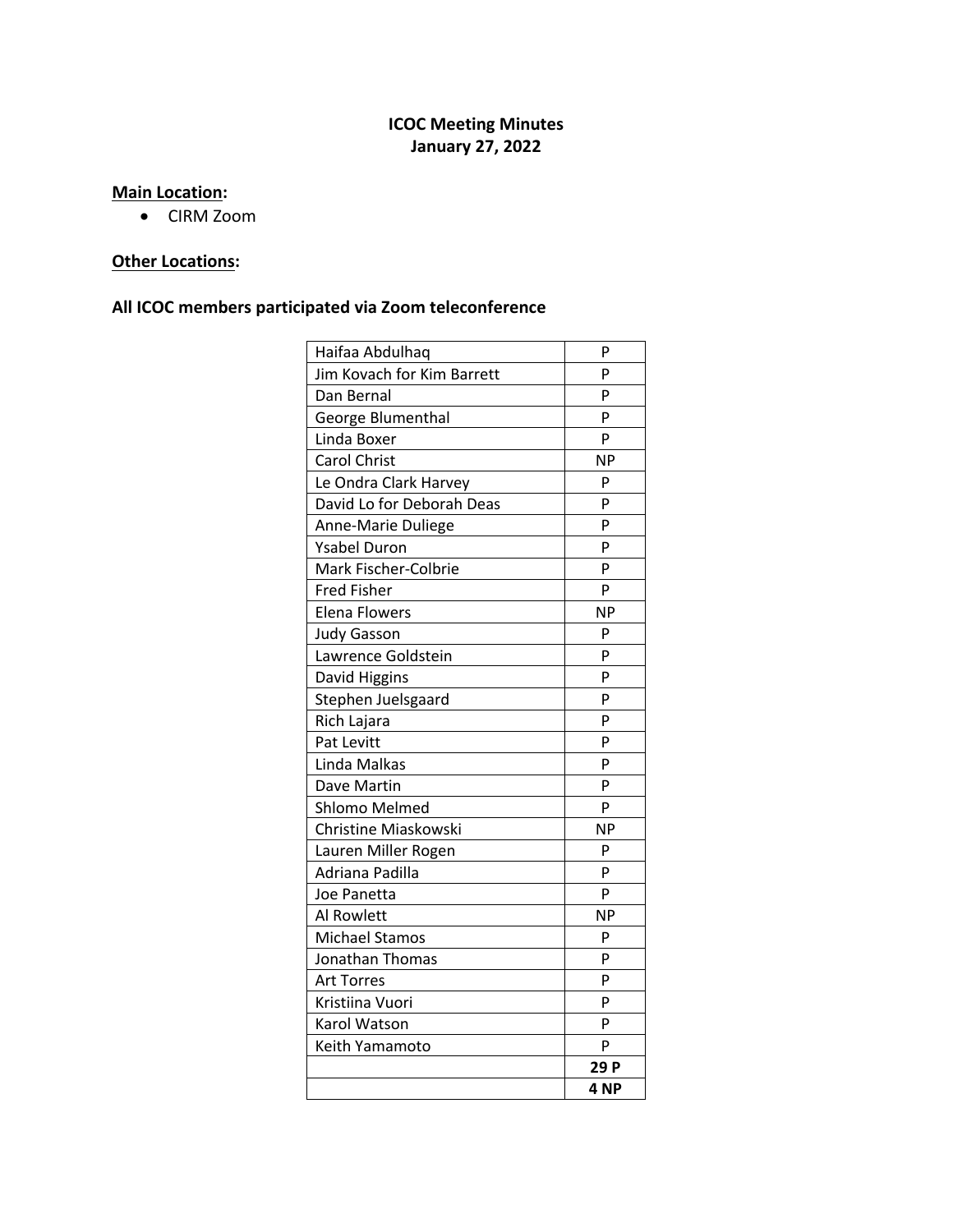## **OPEN SESSION:**

#### **Agenda Item No. 3** Chairman's report presented by Jonathan Thomas

## **Agenda Item No. 4**

President's report presented by Maria Millan

### **Agenda Item No. 5**

Consideration of minutes for December 14 ICOC Meeting

#### **Motion No. 1:**

- Motion moved by Art Torres to December 2021 Meeting Minutes.
- Motion seconded by George Blumenthal.

#### **Vote:**

- The ICOC by unanimous vote approved the motion
- 27 YES; 0 NO; 0 ABSTENTIONS; 0 CONFLICTS

### **Agenda Item No. 6**

Consideration of new appointments and reappointments of Grants Working Group Members

• Presented by Gil Sambrano

#### **Motion No. 2:**

- Motion moved by Anne Marie Duliege to approve appointments to the GWG
- Motion seconded by Dan Bernal.

#### **Vote:**

- The ICOC by unanimous vote approved the motion
- 27 YES; 0 NO; 0 ABSTENTIONS; 0 CONFLICTS

#### **Agenda Item No. 7**

Consideration of applications submitted in response to DISC2: Partnering Opportunity for Discovery Stage Research Projects

• Presented by Gil Sambrano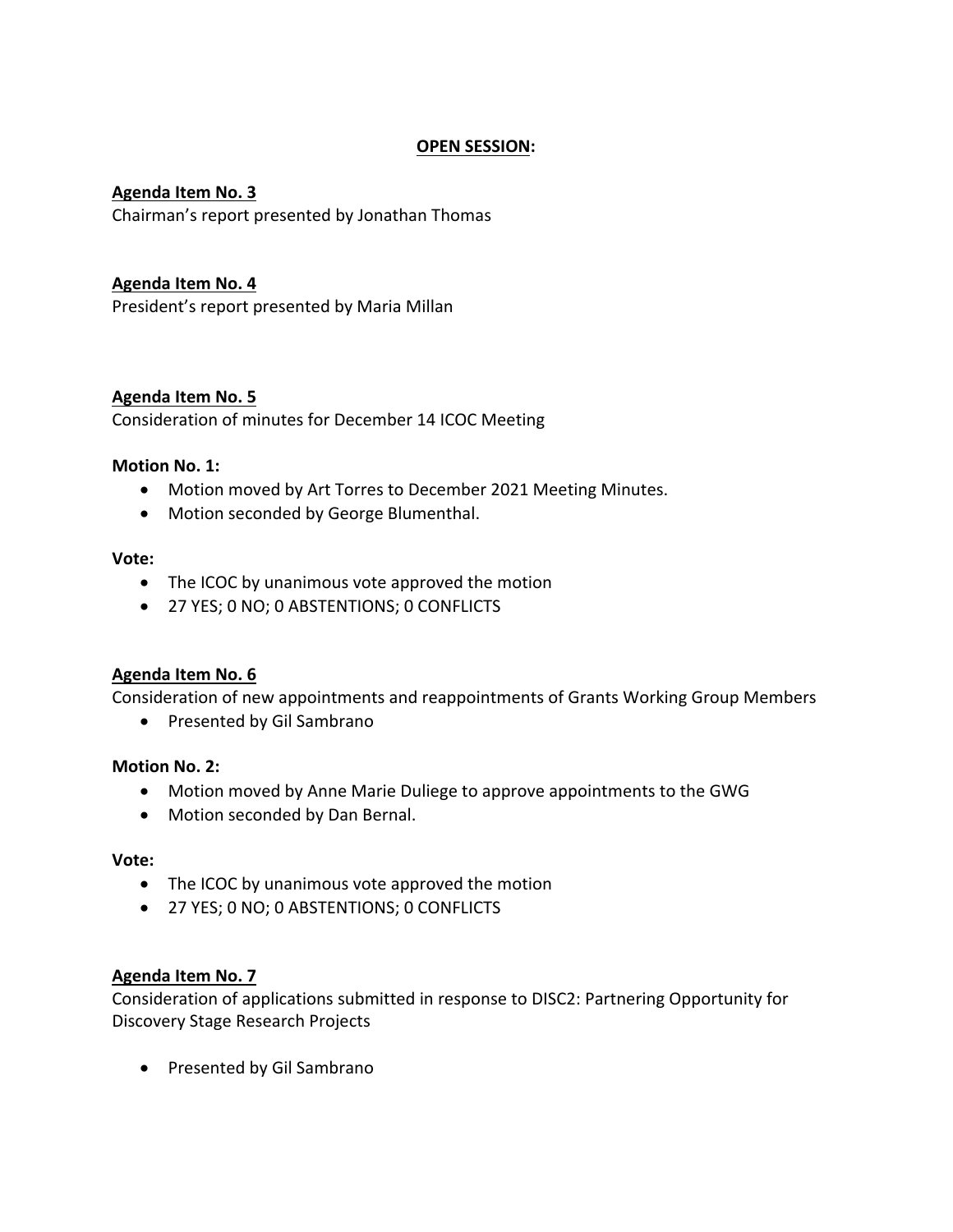## **Motion No. 3:**

- Motion moved by Mark Fischer-Colbrie to move application 13163 to the funding range
- Motion seconded by Jonathan Thomas.

## **Vote:**

- The Application Review Subcommittee by unanimous vote approved the motion
- 13 YES; 0 NO; 0 ABSTENTIONS; 5 CONFLICTS (Duron, Flowers, Miaskowski, Torres, Watson)

## **Motion No. 4:**

- Motion moved by Mark Fischer-Colbrie to approve all projects in the funding range.
- Motion seconded by Anne Marie Duliege.

## **Vote:**

- The Application Review Subcommittee by unanimous vote approved the motion
- 13 YES; 0 NO; 0 ABSTENTIONS; 5 CONFLICTS (Duron, Flowers, Miaskowski, Torres, Watson)

## **Motion No. 5:**

- Motion moved by Anne Marie Duliege to close our projects remaining in the not recommended for funding range.
- Motion seconded by Jonathan Thomas.

### **Vote:**

- The Application Review Subcommittee by unanimous vote approved the motion
- 13 YES; 0 NO; 0 ABSTENTIONS; 5 CONFLICTS (Duron, Flowers, Miaskowski, Torres, Watson)

### **Agenda Item No. 8**

Consideration of concept plan for EDUC5: Funding Opportunity for Creating Opportunities through Mentorship and Partnership Across Stem Cell Science (COMPASS)

• Presented by Kelly Shepard

### **Motion No. 6:**

• Motion moved by David Higgins to approve concept plan and budget for EDUC5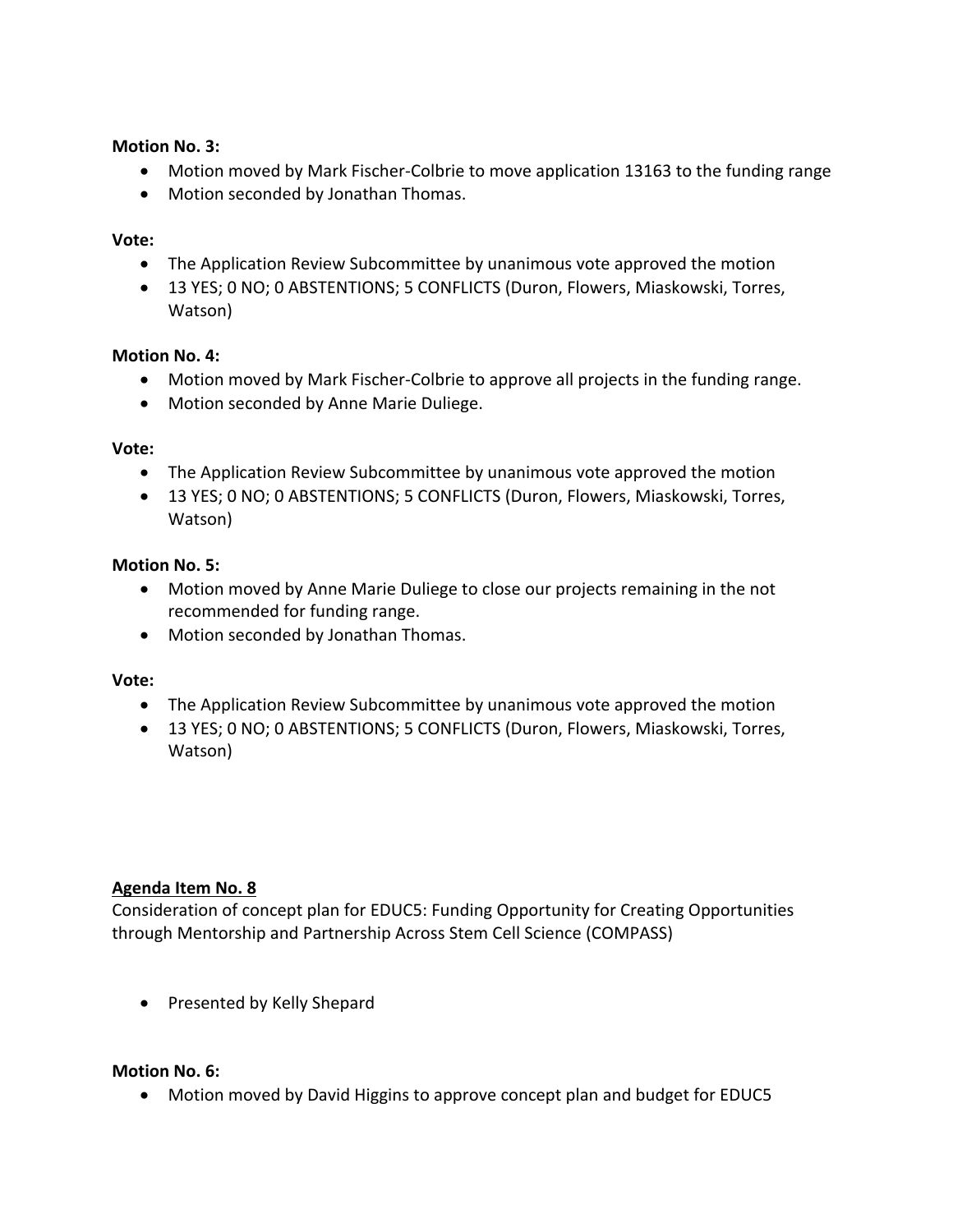• Motion seconded by Dave Martin.

## **Vote:**

- The ICOC by unanimous vote approved the motion
- 29 YES; 0 NO; 0 ABSTENTIONS; 0 CONFLICTS

### **Agenda Item No. 9**

Consideration of concept plan for INFR4: Funding Opportunity for Alpha Clinic Network Expansion

• Presented by Geoff Lomax

## **Motion No. 7:**

- Motion moved by David Higgins to approve concept plan for INFR4
- Motion seconded by Anne Marie Duliege.

### **Vote:**

- The ICOC by unanimous vote approved the motion
- 28 YES; 0 NO; 0 ABSTENTIONS; 0 CONFLICTS

### **Agenda Item No. 10**

Consideration of COI Policy for Scientific Advisory Panels.

• Presented by Kevin Marks

### **Motion No. 8:**

- Motion moved by Dan Bernal to approve COI policy for Scientific Advisory Panels.
- Motion seconded by Steve Juelsgaard.

#### **Vote:**

- The ICOC by unanimous vote approved the motion
- 26 YES; 0 NO; 0 ABSTENTIONS; 0 CONFLICTS

### **Agenda Item No. 11**

Consideration of Accessibility and Affordability Working Group (AAWG) Bylaws and Confidentiality policy

• Presented by Kevin Marks

**Motion No. 9:**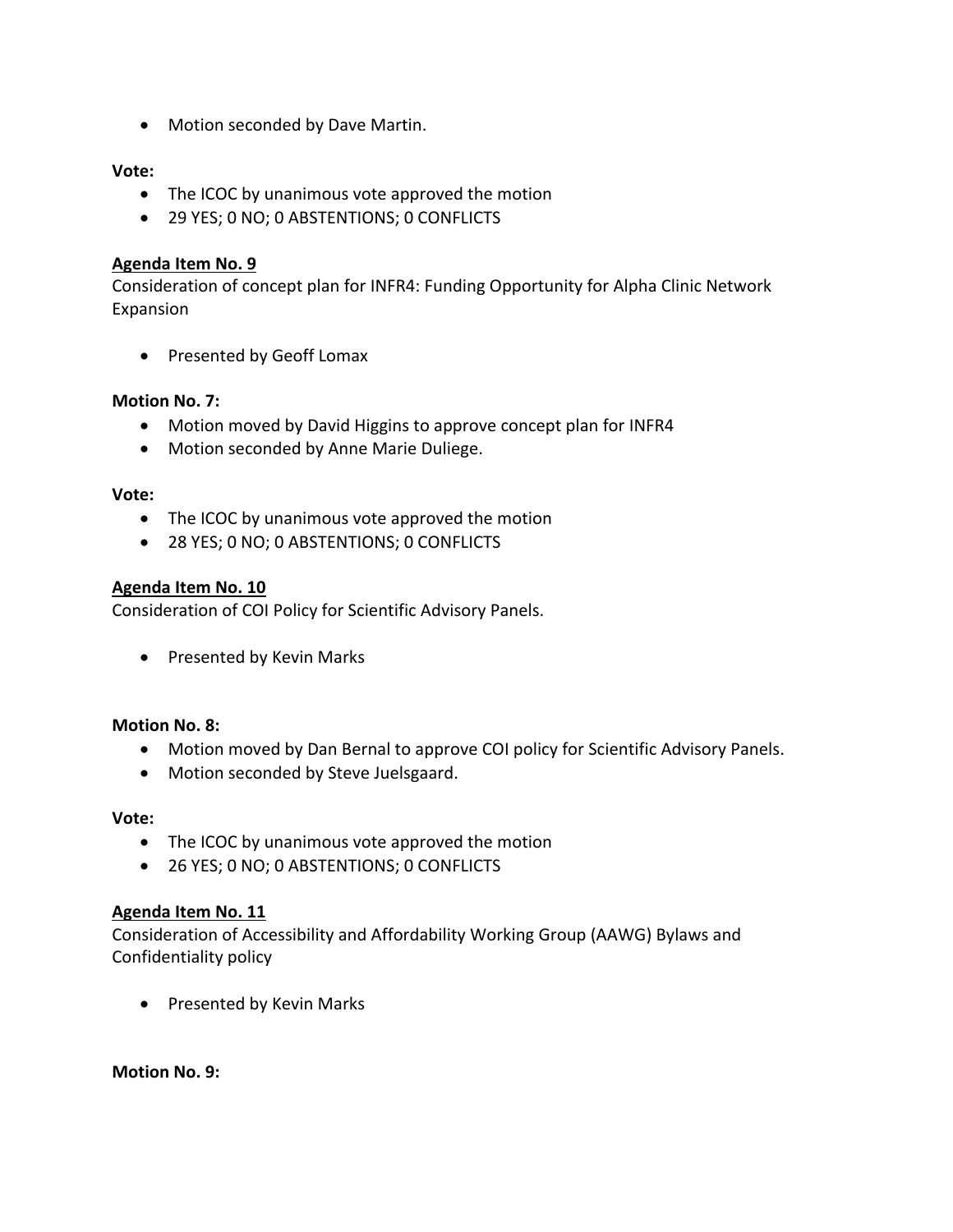- Motion moved by Anne Marie Duliege Fisher to approve Affordability Working Group (AAWG) Bylaws and Confidentiality policy
- Motion seconded by Mark Fischer-Colbrie.

## **Vote:**

- The ICOC by unanimous vote approved the motion
- 26 YES; 0 NO; 0 ABSTENTIONS; 0 CONFLICTS

### **Agenda Item No. 12**

Consideration appointments of new member to the Accessibility and Affordability Working Group (AAWG).

• Presented by Jonathan Thomas

### **Motion No. 10:**

- Motion moved by David Higgins to appoint Pat Levitt to the AAWG
- Motion seconded by Haiffa Abdulhaq.

#### **Vote:**

- The ICOC by unanimous vote approved the motion
- 25 YES; 0 NO; 0 ABSTENTIONS; 1 CONFLICTS (Levitt)

### **Agenda Item No. 13**

Consideration of increasing percent effort of ICOC Vice-Chair in light of additional duties

• Presented by Jonathan Thomas

### **Motion No. 11:**

- Motion moved by Judy Gasson to increase percent effort of ICOC Vice Chair.
- Motion seconded by Dan Bernal.

#### **Vote:**

- The ICOC by unanimous vote approved the motion
- 25 YES; 0 NO; 0 ABSTENTIONS; 1 CONFLICTS (Torres)

### **DISCUSSION ITEMS:**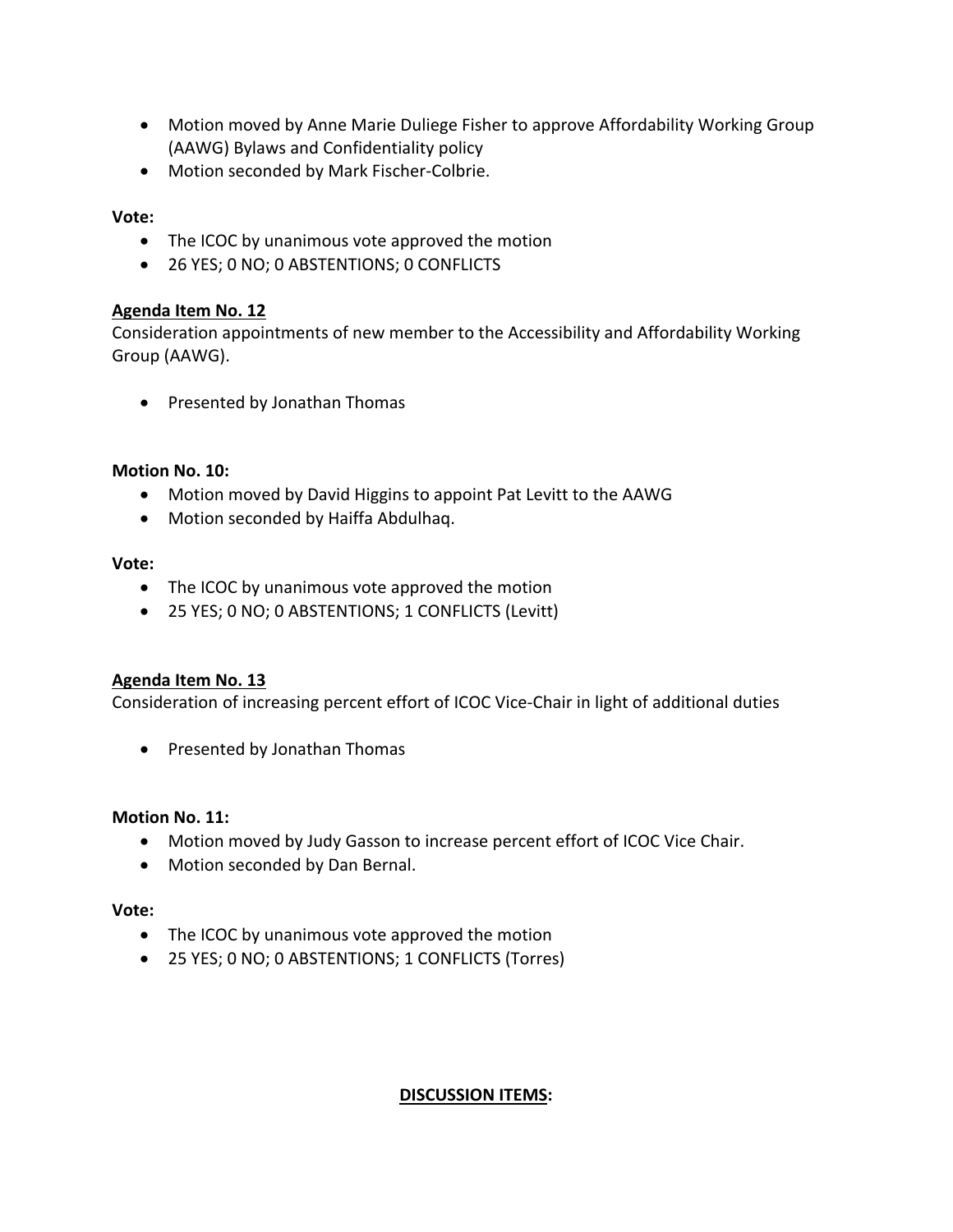# **Agenda Item No. 16**

Public Comment

• No public comment.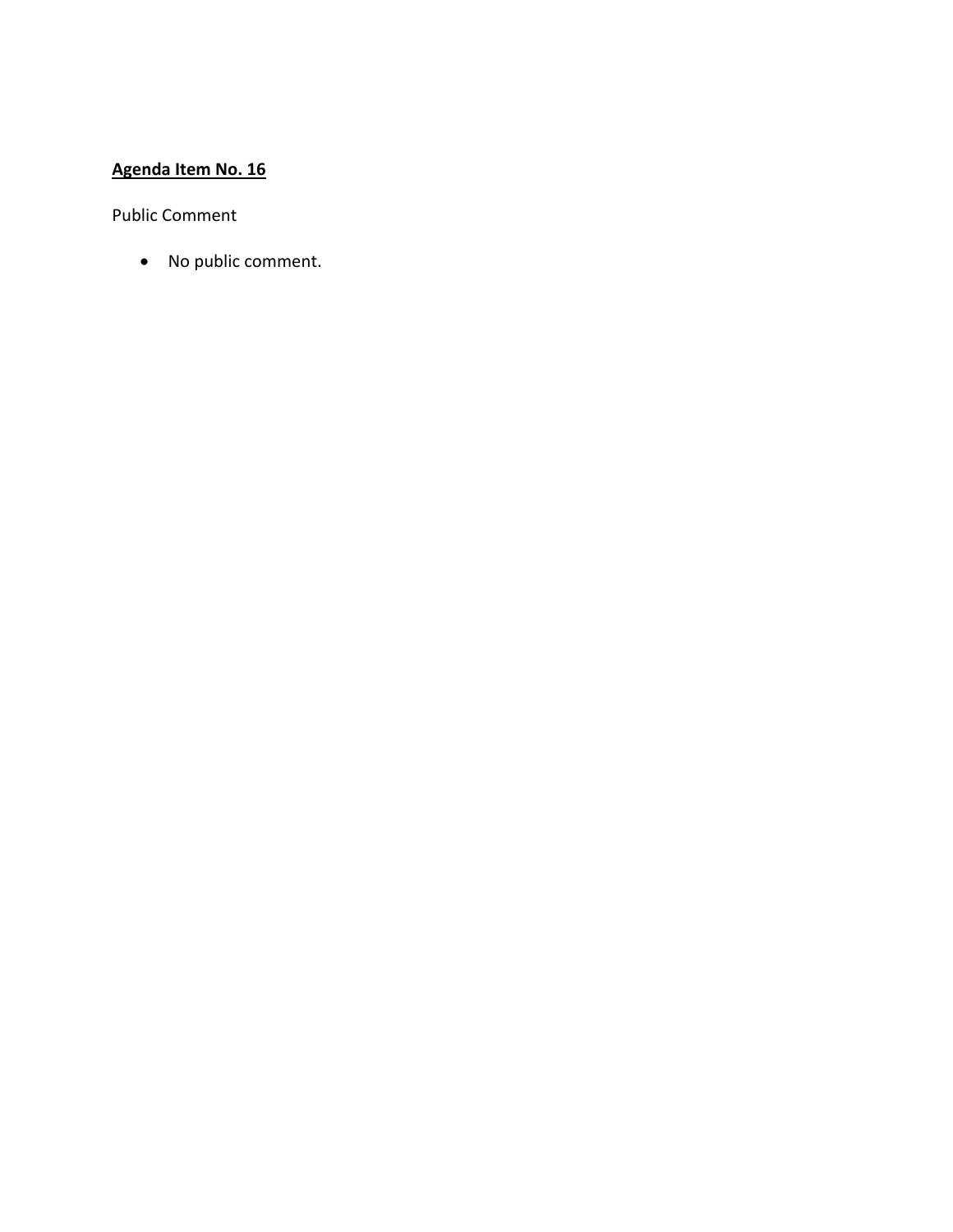| <b>ICOC/ARS Meeting</b><br><b>January 27, 2022</b> |                   |                          |                                    |                                                |                                              |                                                                             |                                      |                                       |
|----------------------------------------------------|-------------------|--------------------------|------------------------------------|------------------------------------------------|----------------------------------------------|-----------------------------------------------------------------------------|--------------------------------------|---------------------------------------|
|                                                    |                   |                          | <b>VOTE</b>                        |                                                |                                              |                                                                             |                                      |                                       |
|                                                    |                   | <b>MOTION 1</b>          | <b>MOTION 2</b>                    | <b>MOTION 3</b>                                | <b>MOTION 4</b>                              | <b>MOTION 5</b>                                                             | <b>MOTION 6</b>                      | <b>MOTION 7</b>                       |
|                                                    |                   | Maker: Torres            | Maker: Duliege                     | Maker: Fischer-Colbrie                         | Maker: Fischer-Colbrie                       | Maker: Duliege                                                              | Maker: Higgins                       | Maker: Higgins                        |
|                                                    |                   | Second: Blumenthal       | Second: Bemal                      | Second: Thomas                                 | Second: Duliege                              | Second: Thomas                                                              | Second: Martin                       | Second: Duliege                       |
| <b>MEMBERS</b>                                     | <b>ATTENDANCE</b> | Approve December Minutes | Approve appointments to the<br>GWG | Move application 13163 to<br>the funding range | Approve all projects in the<br>funding range | Close out projects remaining<br>in the not recommended for<br>funding range | Approve EDUC5 Concept<br>plan budget | Approve concept proposal for<br>INFR4 |
| Haifa Abdulhaq                                     | P                 | Y                        | Y                                  |                                                |                                              |                                                                             | Y                                    | Y                                     |
| Dan Bemal                                          | P                 | Y                        | Y                                  | Y                                              | Y                                            | Y                                                                           | Y                                    | Y                                     |
| George Blumenthal                                  | P                 | Y                        | Y                                  |                                                |                                              |                                                                             | Y                                    | Y                                     |
| Linda Boxer                                        | P                 | Y                        | Y                                  |                                                |                                              |                                                                             | Y                                    |                                       |
| Carol Christ                                       | NP                |                          |                                    |                                                |                                              |                                                                             |                                      |                                       |
| Le Ondra Clark Harvey                              | $\mathsf{P}$      | Y                        | Y                                  | Y                                              | Y                                            | Y                                                                           | Y                                    | Y                                     |
| Anne-Marie Duliege                                 | $\mathsf{P}$      | Y                        | Y                                  | Y                                              | Y                                            | Y                                                                           | Y                                    | Y                                     |
| Ysabel Duron                                       | P                 | Y                        | Y                                  | $\mathtt{C}$                                   | $\mathtt{C}$                                 | $\mathsf{C}$                                                                | Y                                    | $\mathsf Y$                           |
| Mark Fischer-Colbrie                               | P                 | Y                        | Y                                  | Y                                              | Y                                            | Y                                                                           | Y                                    | Y                                     |
| Fred Fisher                                        | P                 | Y                        | Y                                  | Y                                              | Y                                            | Y                                                                           | Y                                    | Y                                     |
| Elena Flowers                                      | <b>NP</b>         |                          |                                    | $\mathtt{C}$                                   | $\mathtt{C}$                                 | $\mathtt{C}$                                                                |                                      |                                       |
| Judy Gasson                                        | P                 | Y                        | Y                                  |                                                |                                              |                                                                             | Y                                    | Y                                     |
| Larry Goldstein                                    | $\mathsf{P}$      | Y                        | Y                                  |                                                |                                              |                                                                             | Y                                    | Y                                     |
| David Higgins                                      | P                 | Y                        | Y                                  | Y                                              | Y                                            | Y                                                                           | Y                                    | Y                                     |
| Steve Juelsgaard                                   | $\mathsf{P}$      | Y                        | Y                                  | Y                                              | Y                                            | Y                                                                           | Y                                    | $\mathsf Y$                           |
| Jim Kovach for Kim Barrett                         | $\mathsf{P}$      | Y                        |                                    |                                                |                                              |                                                                             | Y                                    | Y                                     |
| Rich Lajara                                        | $\mathsf{P}$      | Y                        | Y                                  | Y                                              | Y                                            | Y                                                                           | Y                                    | Y                                     |
| Pat Levitt                                         | P                 | Y                        | Y                                  |                                                |                                              |                                                                             | Y                                    | Y                                     |
| David Lo for Deborah Deas                          | P                 | Y                        | Y                                  |                                                |                                              |                                                                             | Y                                    | Y                                     |
| Linda Malkas                                       | $\mathsf{P}$      | Y                        | Y                                  |                                                |                                              |                                                                             | Y                                    | Y                                     |
| Dave Martin                                        | P                 | Y                        | Y                                  | Y                                              | Y                                            | Y                                                                           | Y                                    | Y                                     |
| Shlomo Melmed                                      | $\mathsf{P}$      | Y                        | Y                                  |                                                |                                              |                                                                             | Y                                    | Y                                     |
| Christine Miaskowski                               | NP                |                          |                                    | $\mathtt{C}$                                   | $\mathsf{C}$                                 | $\mathsf{C}$                                                                |                                      |                                       |
| Lauren Miller Rogen                                | $\mathsf{P}$      |                          |                                    | Y                                              | Y                                            | Y                                                                           | $\mathsf Y$                          | Y                                     |
| Adriana Padilla                                    | P                 | Y                        | Y                                  | Y                                              | Y                                            | Y                                                                           | Υ                                    | Y                                     |
| Joe Panetta                                        | P                 | Y                        | Y                                  | Y                                              | Y                                            | Y                                                                           | Y                                    | Y                                     |
| Al Rowlett                                         | NP                |                          |                                    |                                                |                                              |                                                                             |                                      |                                       |
| Michael Stamos                                     | P                 | Y                        | Y                                  |                                                |                                              |                                                                             | Y                                    | Y                                     |
| Jonathan Thomas                                    | P                 | Y                        | Y                                  | Y                                              | Y                                            | Y                                                                           | $\mathsf Y$                          | Y                                     |
| Art Torres                                         | $\mathsf{P}$      | Y                        | Y                                  | $\mathtt{C}$                                   | $\mathsf{C}$                                 | $\mathtt{C}$                                                                | Y                                    | Y                                     |
| Kristiina Vuori                                    | P                 | Y                        | Y                                  |                                                |                                              |                                                                             | Y                                    | Y                                     |
| Karol Watson                                       | P                 |                          |                                    | $\mathsf{C}$                                   | $\mathsf{C}$                                 | $\mathsf{C}$                                                                | Y                                    | Y                                     |
| Keith Yamamoto                                     | P                 | Y                        | Y                                  |                                                |                                              |                                                                             | Y                                    | Y                                     |
|                                                    | 29 P<br>4 NP      | 27 Y                     | 26 Y                               | 13 Y<br>0N                                     | 13 Y<br>0N                                   | 13 Y<br>0 N                                                                 | 29 Y<br>0 N                          | 28 Y<br>0 N                           |
|                                                    |                   | 0 N                      | 0N                                 |                                                |                                              |                                                                             |                                      | 0 A                                   |
|                                                    |                   | 0A<br>0 C                | 0 A<br>0C                          | 0 A<br>5 C                                     | 0 A<br>5 C                                   | 0 A<br>5 C                                                                  | 0 A<br>0 C                           | 0 C                                   |
|                                                    |                   | Approved                 | Approved                           | Approved                                       | Approved                                     | Approved                                                                    | Approved                             | Approved                              |
|                                                    |                   |                          |                                    |                                                |                                              |                                                                             |                                      |                                       |

| <b>LEGEND</b>                                          |
|--------------------------------------------------------|
| <b>Attendance</b>                                      |
| NP - Not Present                                       |
| $P -$ Present                                          |
| <b>Votes</b>                                           |
| $A - Abstain$                                          |
| $C -$ Conflict                                         |
| $N - No$                                               |
| VV - Voice Vote                                        |
| $Y - Yes$                                              |
| Y/C - Yes, except for those which I have<br>a conflict |